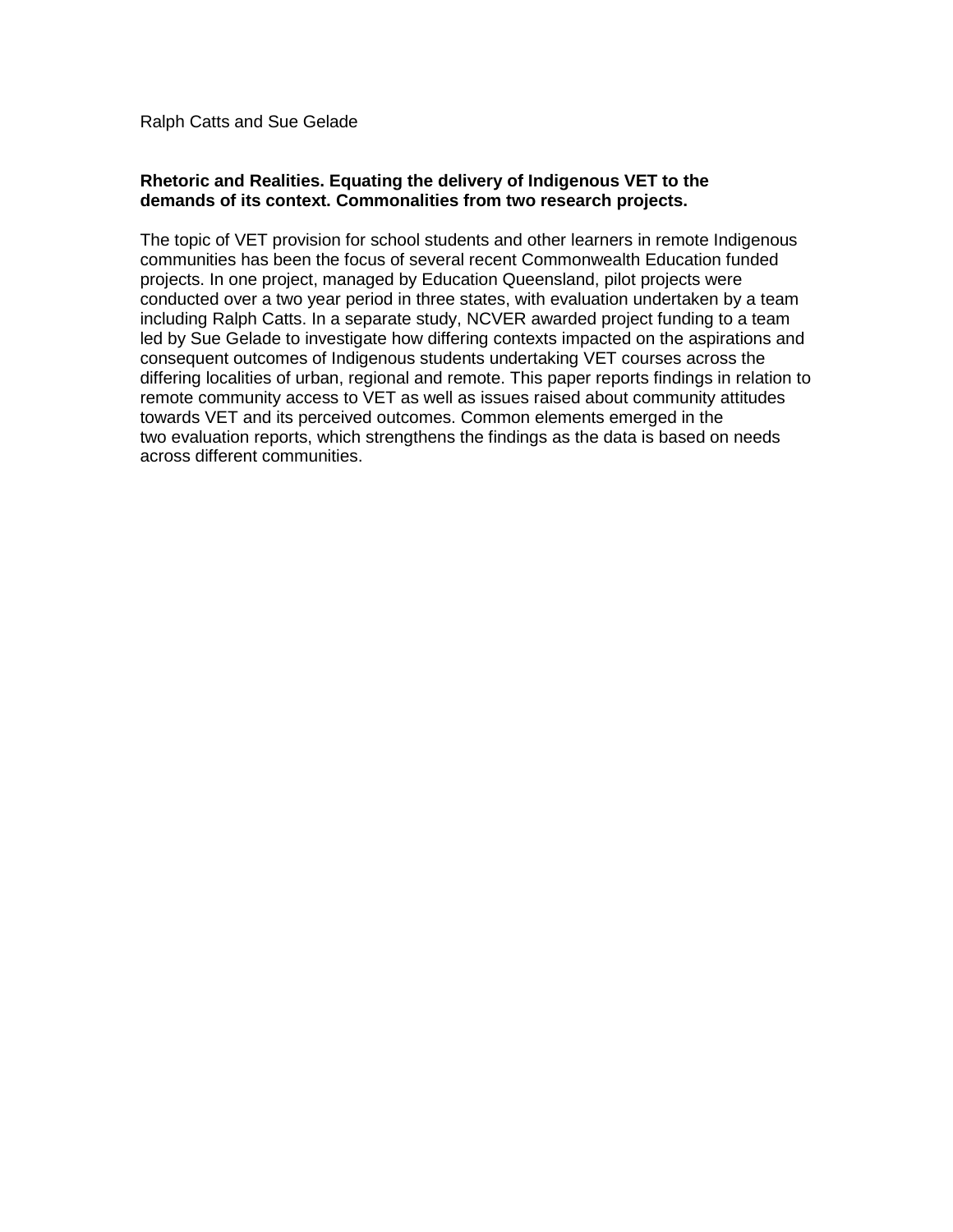# **Rhetorics and Realities: Equating the delivery of Indigenous VET to the demands of its context**

# **Commonalities from Two Research Projects**

**Ralph Catts and Sue Gelade University of New England** 

# **Introduction**

VET provision for school students in remote Indigenous communities was the focus of two recent Commonwealth funded projects. In one, pilot studies were evaluated over two years in three states, by a team including Ralph Catts (2000). The first phase was a formative evaluation of the development process, which relied on a desk audit of program documentation, and verification through on site interviews. The second phase was a summative evaluation of the outcomes of the programs, which compared and contrasted perceptions of the project consultants, remote school principals, teachers, students and community stakeholders.

The second project, by a team led by Sue Gelade (2002), investigated how differing contexts impacted on the aspirations and outcomes of Indigenous students undertaking VET courses in urban, regional and remote communities. Researchers visited two separate sites for each of the three differing types of localities across South Australia. Interviews were conducted with VET staff , Indigenous students undertaking VET and small number of employment-related organizations involved with Indigenous students' transitions from study to work. Qualitative data within localities were cross-referenced and analysed to address the major research questions.

This paper reports and compares the findings from the remote section of each research project. It identifies differences between the rhetoric of the National VET Agenda and the realities in remote communities and argues that a good deal of the rhetoric emanating from government education and training departments limits what VET can deliver for Indigenous learners in remote regions. It raises issues about the relevance of VET, and about how delivery could be more effective in remote regions. The paper is divided into sections that cover different issues, however, these issues have integrated effects on the whole of remote VET delivery.

While the focus of the first evaluation was VET in schools, and of the second was evaluation of both VET in schools and post school VET, the data generated in each study lead to consistent conclusions. Because the significant outcome is the commonality of findings across two studies, and also out of consideration for privacy, references that might identify localities where reality has not lived up to the rhetoric have been avoided where possible.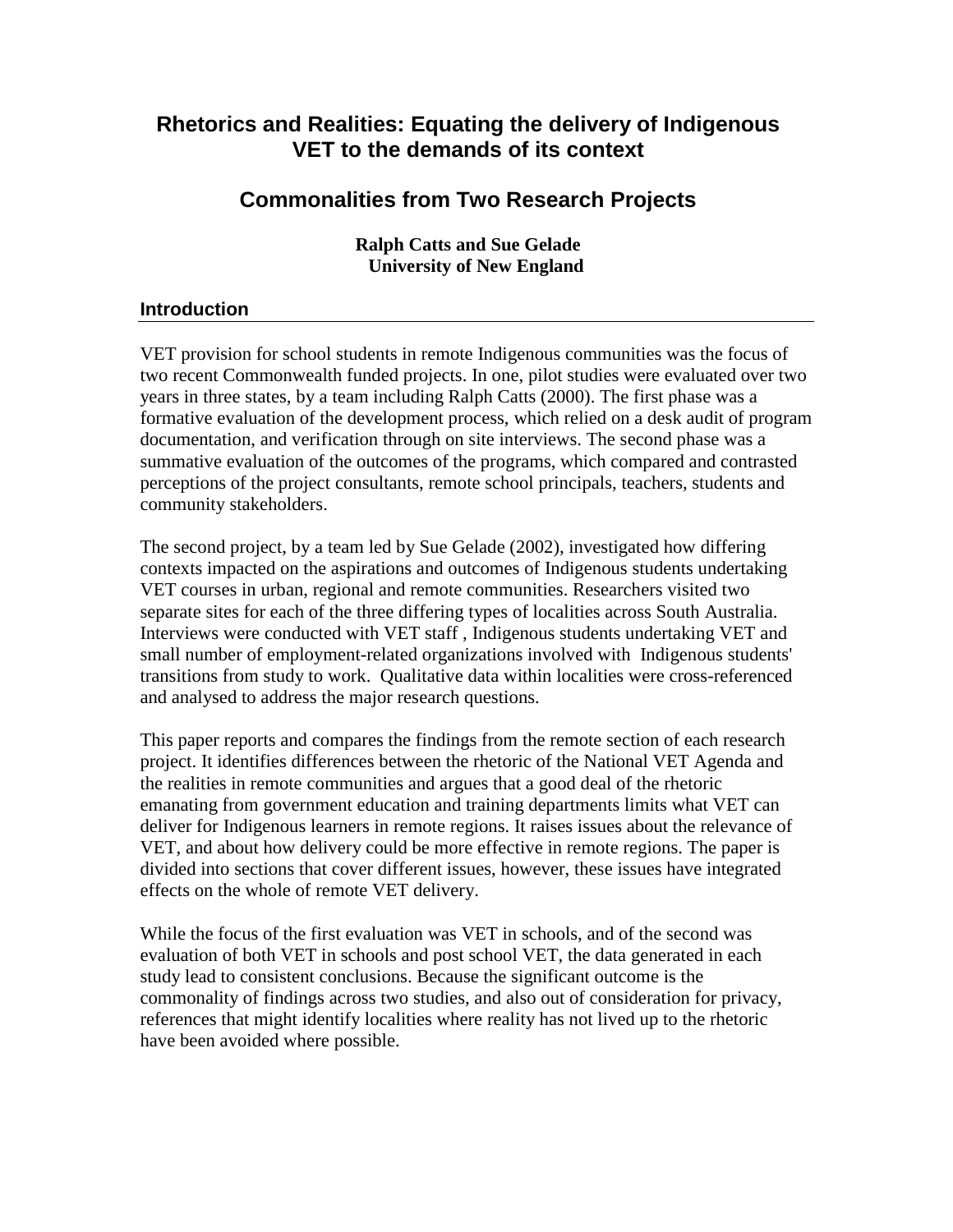# **Previous Research**

It is useful to consider first a number of other projects that have investigated or considered VET and its delivery to Indigenous learners in remote regions. A concern of this paper is with the gap between the reality of remote community experience and the rhetoric of ANTA-driven models that have not used the recommendations from these studies.

Teasdale and Teasdale (1996) note the importance of taking account of locale in analysing VET outcomes. They use seven general categories for their analysis: capital city; other metropolitan; large rural centre; small rural centre; other rural area; large remote areas; and other remote area. The authors observe that 'in a depressed labour market, jobs are hard to get for everyone - particularly in some of the areas where many Indigenous people live' (p 83).

Locality and issues of remoteness also arise in Boughton's (1998) analysis of research and policy documents on the development needs of Indigenous peoples. Boughton assembles evidence supporting the need for alternative approaches to VET provision and suggests that a key question for research should be, 'how better to match VET offerings to the development needs and aspirations which are expressed through Indigenous community organizations' (p 18). He argues for a re-definition of the parameters of postcourse destinations from 'employment' to something much broader and for more attention to the diverse nature of Indigenous peoples' reality and to their location, as well as to the actual paid and unpaid work being done in local communities (p 26).

In *Culture Matters* McIntyre, et al (1996) also raise and question aspects of locality on provision and participation in VET by Indigenous learners. They examine factors leading to positive outcomes in VET for Indigenous Australians. The project included a consideration of how VET provision varies according to location. The study *Djama and VET* (NTU, 1998), explored VET delivery to remote communities in the Northern Territory and suggests a model for best practice in a training curriculum.

In *What Works?* McCrae et al, (2000) discuss effective teaching strategies (including VET) trialled in schools throughout Australia during 1998 and 1999. Although the authors report that location factors broadly make 'little difference to levels of project achievement' (p 6), students on the more remote project sites did not achieve the same level of improvement as other students. The authors also discuss some of the complexities inherent in delivering Western-style education to remote Indigenous communities where students grow up in a traditional lifestyle. We agree that such complexities exist and suggest that more attention needs to be paid to the practicalities of delivering programs that might run counter to the normalities of accepted understanding and daily practice.

# **Main Issues**

# **Staffing VET**

In all the remote regions studied across the two projects, qualified VET staff are at a premium in both schools and TAFE centres. On one site, no staff were available to open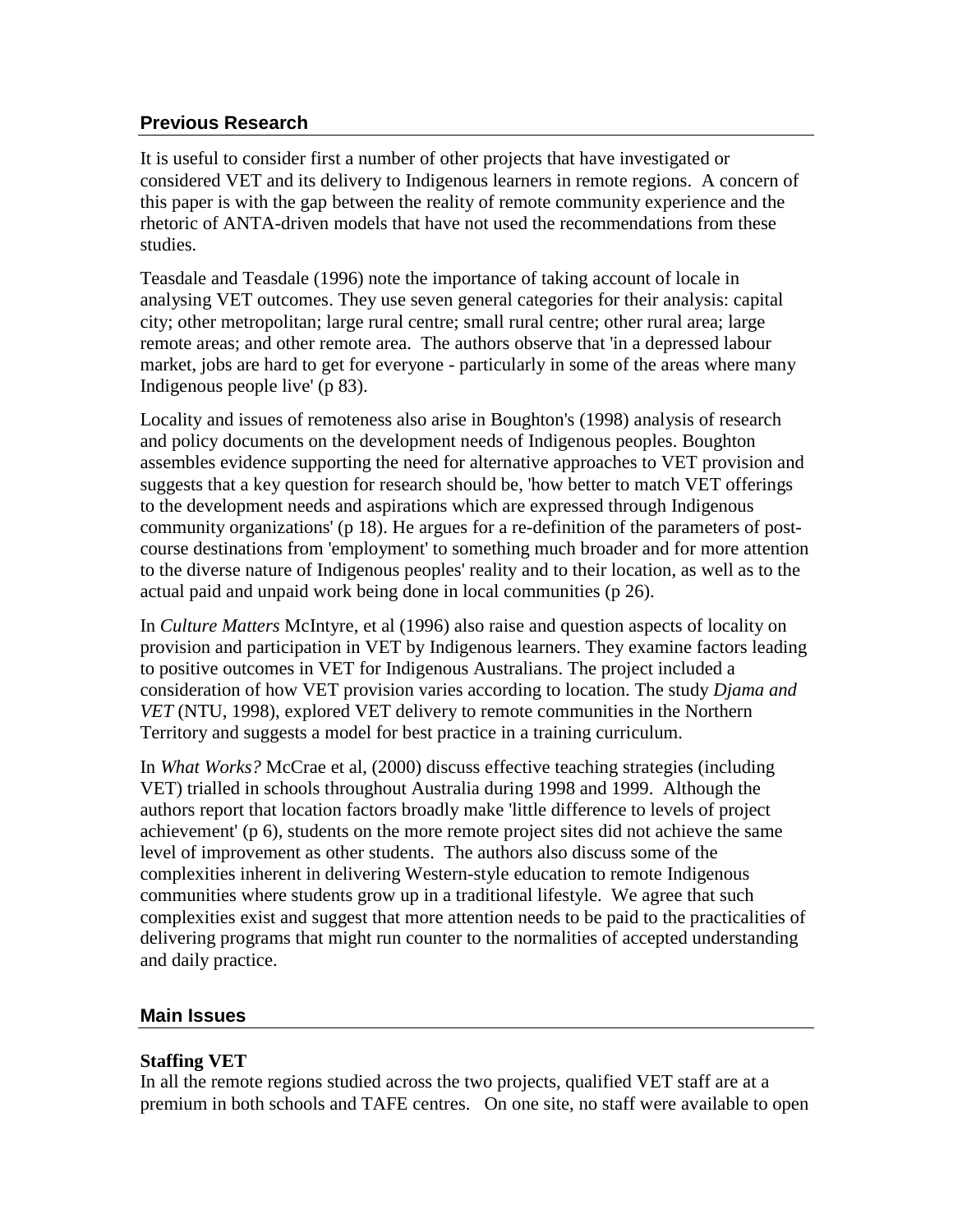a 'working' TAFE Centre. On another, the community sponsored VET centre depended on a co-ordinator and itinerant staff. While the new Co-ordinator was a dedicated VET practitioner, there had been frequent changes in appointees, and the coordinator reported difficulties in accessing staff to teach specialised VET programs. Experienced school principals interviewed by both research teams emphasised the importance of stability, enabling staff members to develop understanding of the communities and gain acceptance. This is supported by other writers (eg Parrington, 1998). Staff shortages could be addressed in part by schools and TAFE working together to provide units and courses as resources and skills would allow. However, the evidence suggested limited professional cooperation across sectors. At the two remote sites in South Australia, researchers found little evidence of a working relationship between TAFE and the schools. Likewise, in the Western Lands Council region, there was no coordination evident between the VET facility at Warburton and the schools servicing nine communities.

#### **Staff development and the utilisation of current skills in remote localities**

Few school staff members have qualifications in either Technical Studies or other VET related areas and often do not have a Workplace Assessor and Trainer (WPTA) qualification. Thus they are precluded from delivering accredited VET, despite the difficulty in getting other staff into the region. Few teachers consider themselves qualified to teach VET subjects, and those with vocational qualifications have not had opportunities to gain the required WPTA qualification. A way of addressing this problem would be for the specialised input of VET staff to be complemented by other teachers who, as part of the current school curriculum, teach subjects such as computer use, communications, business skills, art, and various hand tool skills. Including these teachers in the delivery of vocational programs could extend the impact of those qualified to teach accredited VET.

The research found that some principals are reluctant to establish VET programs that depend on the skills of a single teacher who may not remain with the school. Replacement of specialised staff is often difficult and there is a fear that programs may be abandoned part way through, if a skilled staff member becomes unavailable. Initiatives to support school staff and remote VET providers are essential for VET delivery to be effective in remote communities.

For VET in schools, teachers who are keen or able to instigate some form of accredited VET report that major organisational issues are time and community liaison. Expectations placed on secondary school programs impact on each new VET module introduced. While setting up a new course anywhere requires a high volume of paperwork relating to applications for funding and student participation, both projects confirmed that developing delivery to remote traditional communities can entail protracted negotiations due to the need to accommodate the reality of limited local resources. In addition, intensive consultations are required to get approval from commun[i](#page-12-0)ty and the support of local Education Workers<sup>i</sup> (AEWs), who have knowledge to assist in classes.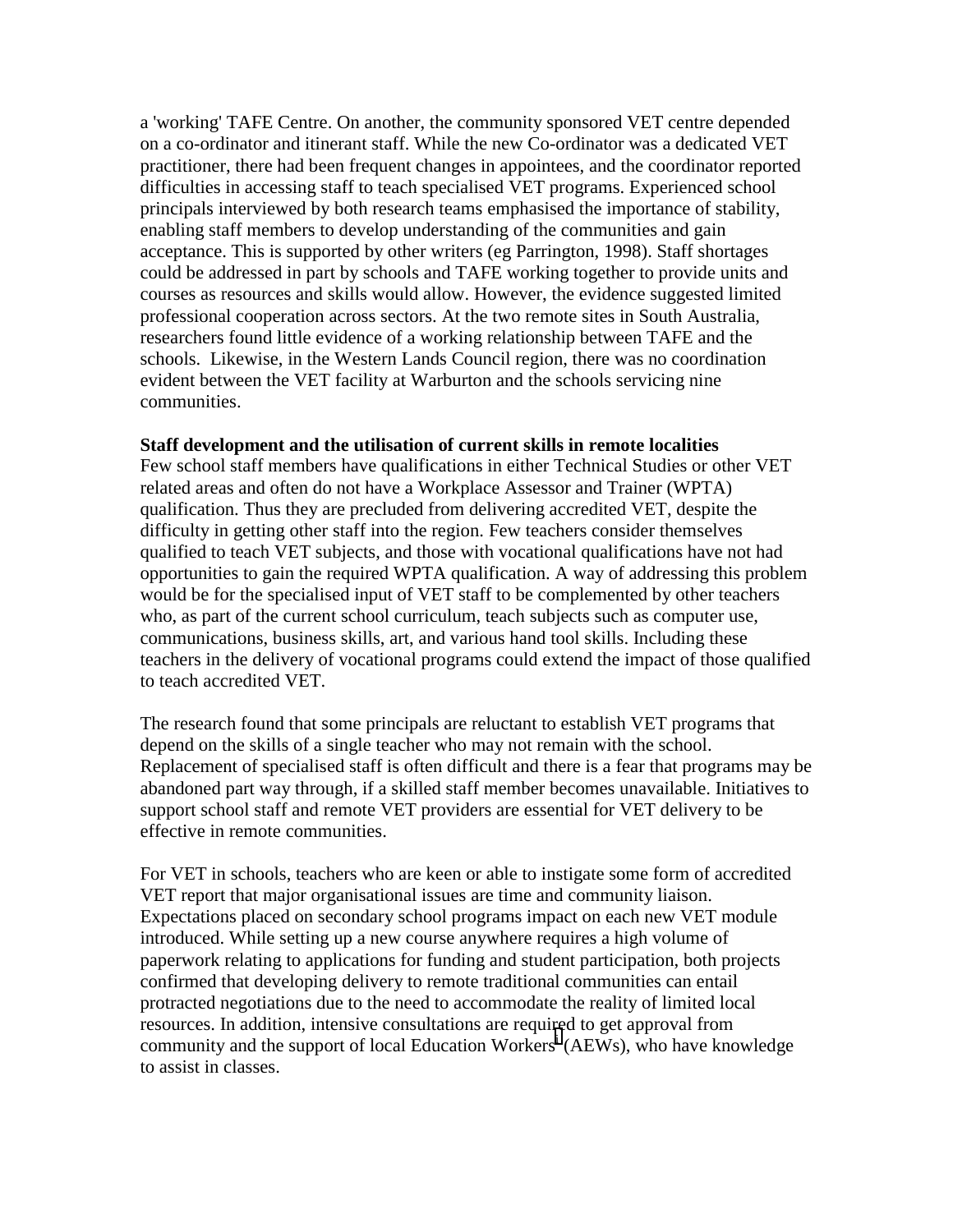The locality of remote schools creates endemic problems caused by staff turnover. As a result, by the time bureaucratic requirements are complete, the staff member involved initially may have moved on or the local council may have changed, and negotiations have to start again. Thus, staff and community members see few of their plans eventuate. A further problem found in our research is that schoolteachers view involvement with TAFE to co-provide VET as problematic, partially due to professional jealousies, but also because they believe there are inadequate accountability and review processes for the programs. TAFE staff agree with the importance of working closely with schools, but acknowledge a need for the community to see the institutions as separate, as this encourages school leavers to feel good about continuing on, and allows initiated men to access courses without 'shaming' concerns. Such issues do not become apparent to either TAFE or school staff until they have been immersed in the context of the remote communities and their institutions and they do not appear to be considered in VET funding and planning.

Indigenous leaders have reason to be reluctant to support VET initiatives unless there is clear evidence of a long-term commitment. They express frustration with broken promises from, no doubt, well meaning VET and school staff. It is common for each newcomer to try to make a fresh start rather than consolidate and improve efforts made previously. In consultation with the community, decisions need to be made on a longerterm basis, and reviewed systematically at appropriate intervals, rather than being changed or abandoned on an ad hoc basis. The appointment of staff on a 'special fitness' basis with a commitment to carry through initiatives could be a partial solution. For instance, an outstanding teacher earning promotion while involved in a VET initiative, should be able to continue in their position without loss of salary advantage until a suitable replacement is arranged. In some cases, school principals have not been replaced for a whole school year, leaving the eventual replacement to recover much lost ground.

Another solution was noted in one project, where state wide facilitators were employed to provided a means for communities to communicate with ITABS and state training authorities. They transmitted essential information to remote communities about VET program delivery and, travelling between sites, passed on information about successful innovations. They also developed model teaching programs based on pilot programs. Evaluators of the initiative recommended that the facilitator's efforts be more fully supported at District level, giving the community an assurance of on-going visible support support.

One example of longer term planning is the proposed Anangu Education Service (AES 2000) Three Year Plan, which includes a co-ordinated VET approach. The objectives for the 'Work Education Training' section of the plan are to 'co-ordinate VET on the Lands' and to 'Support students in transition from school to work and/or further study'. However, the implementation is fraught with difficulty. The project was found to pay lip service to local Indigenous involvement, while setting out to lobby the community to set up a work/training committee to run work and training across the Lands. VET officers from capital cities have been sent to the communities on a contract basis to manage and organise the programs. It therefore remains questionable as to whether the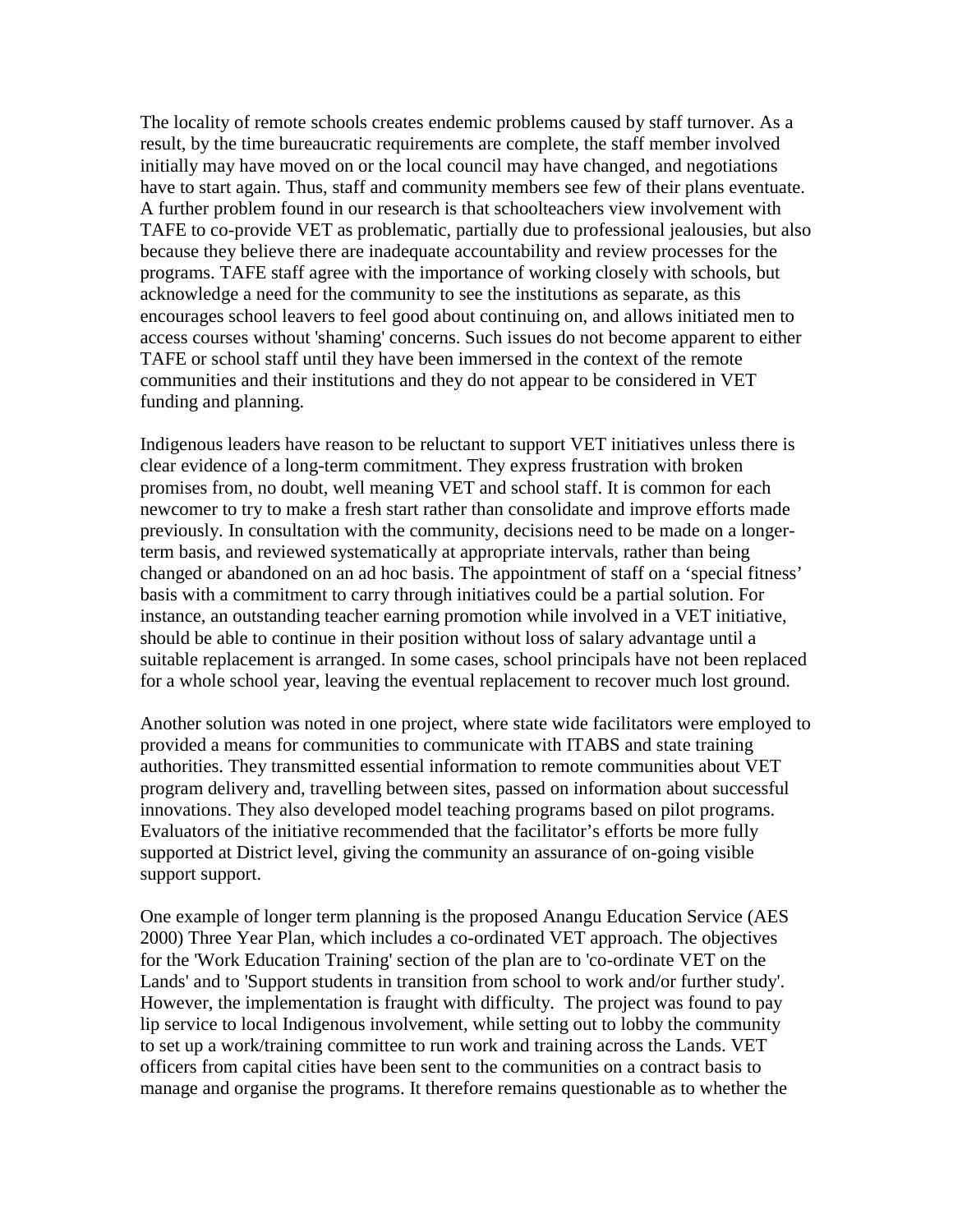communities will share their ideas and concepts. Our question here is whether the actual business of VET can have meaning or become worthwhile on this 'top down' basis.

### **Mobility and flexibility in delivery**

The community context raises important constraints and opportunities for VET delivery in remote regions. These include continuity of training and employment, and community expectations about differentiated training for initiated males and married teenage women.

Typically, apprenticeships involve a continuous period of engagement in employment and training. In remote communities, greater flexibility is needed to accommodate cultural and community expectations and to respond to the thin and intermittent employment market. One solution is to opt for shorter courses at certificate 2 level, involving two years or less of training. This is influenced by several factors, not the least being the levels of numeracy and literacy required. However shorter courses do not solve the problem of discontinuity of training and may exacerbate the problem, because there is less time to catch up.

Flexibility is also required because weather can affect traineeships. In the top end, and especially in Arnhem Land, communities are cut off by road and air in the wet season and sea access is restricted. Housing construction is severely limited in the wet season in the top end, and by the oppressive heat in summer in the Centre, where temperatures can exceed 40 degrees for months on end. These physical extremes, together with less predictable events, such as a funeral, mean that the continuous employment mode that underpins government financial support to employers and trainers is not appropriate. A system is required that will allow an employer to claim training funds in a way that allows for a realistic expectation of down time. In some communities, there is already a perception that the Community Development and Employment Program (CDEP) can pay 'sit down money'. A flexible solution, involving reimbursements between CDEP and agencies like Centrelink is required. Present systems are designed to address circumstances where a break in employment and training is likely to be semi-permanent. These mechanisms may be appropriate in urban communities but are a substantial disincentive to the provision of apprenticeships in remote communities.

On one remote site a building trades trainee was absent from school and a VET in school program for an extended period and had to repeat the first stage of the certificate 2 training. Contributing factors included a delayed start, the student's role in a brother's ceremony, a major funeral, and illness. By the time the student was ready to start, the building work was closing down for the wet season. While the trainer, the trainee and the school would have preferred the student to start, to be ahead for the following year, the formal rules have to be broken to accommodate cases like this. When family and community customs require that young people participate in ceremonies, both for initiation and for funerals, they engage in important and valuable learning. Once the community learning experiences are complete, they can be ready to resume 'white fella' training. However, there needs to be a flexible approach to suspension of the training contract. If employers will accommodate such demands, administrative requirements include payments to the student, employer and trainer.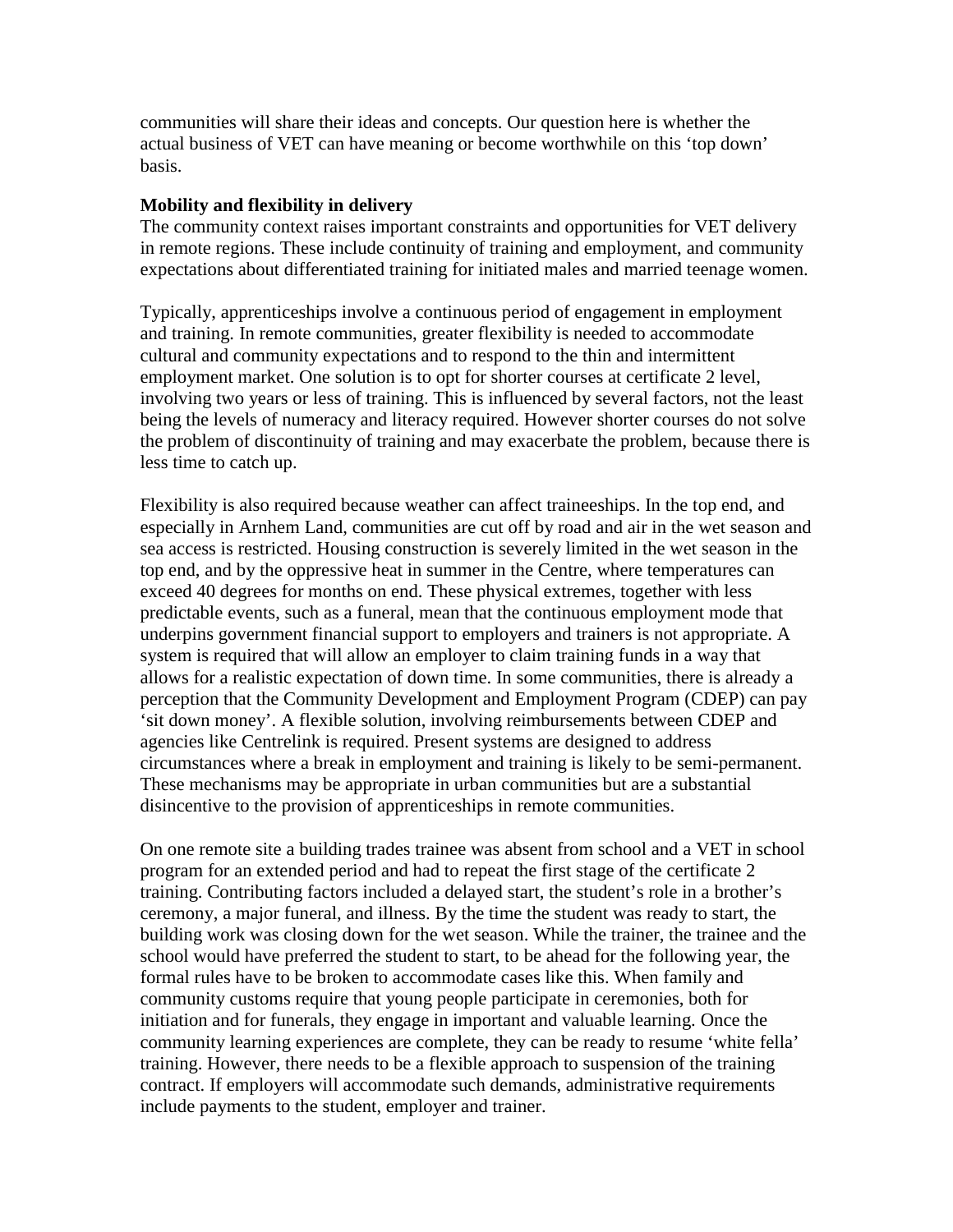#### **Gender issues**

Employment in remote areas is largely determined by gender. For example, AEWs are usually women, as are health carers. On the other hand, generally CDEP work involving machinery and maintenance is a male preserve. Through CDEP, there appears to be many more available 'positions' in male occupations. Hence gender can determine access to employment and thus the relevance of VET provision.

In some communities, initiation ceremony is of great significance for males, and indirectly for women. In addition, many women are married to older males, and have their first children while still teenagers. Cultural rules may require that once teenagers achieve adult status by marriage, initiation, or other ceremony, male and female students must be taught separately from each other. In addition adults should not be placed for education and training with others considered by the community to be children. For example, in the South Australian study, there was a high level of gender division in the TAFE courses delivered, as well as areas of differing interest in VET in schools. The TAFE instructors interviewed were all male, and as a consequence, generally had only male students. One instructor noted that he would like to offer Art through TAFE, but felt that having women in his classes would be problematic. He thought he might be accused of 'stealing' students from the art centre - currently under the aegis of the school. Of more concern though, most of the women who would attend his classes are older, and he is not allowed to 'look' at certain women unless they are of school age. In the Western Lands Council VET Centre, the female coordinator addressed this by employing itinerant male teachers for 'male' subjects such as welding. These issues are significant factors in determining both who can attend VET courses and what can be taught. They add complexity to planning VET delivery that must be addressed. The implications involve specific challenges not encountered in the wider community for resourcing, teacher education, and the cost of delivery.

## **Issues for Aboriginal communities**

## **Occupational Health and Safety (OHS)**

There is considerable evidence of the disadvantaged health outcomes for remote Aboriginal communities. Many aspects of community life may contribute, but initiatives such as VET programs should not add to the disadvantage through inadequate attention to OHS. Examples of poor practice observed in remote community VET programs during the studies included a student on a building site wearing thongs, with power tools in use, and building waste littering the ground. In another instance, noise levels were clearly above safe decibel levels, and yet students were not using ear protection. Of course, best practice solutions would include removal of waste and control of the noise hazard. However, protective clothing should also be used. The non-Indigenous instructors used protective clothing, but failed to require Indigenous students to do the same. While training has to be conducted in a manner that is empathic with community ways of doing business, this can be achieved while still applying basic principles of health and safety.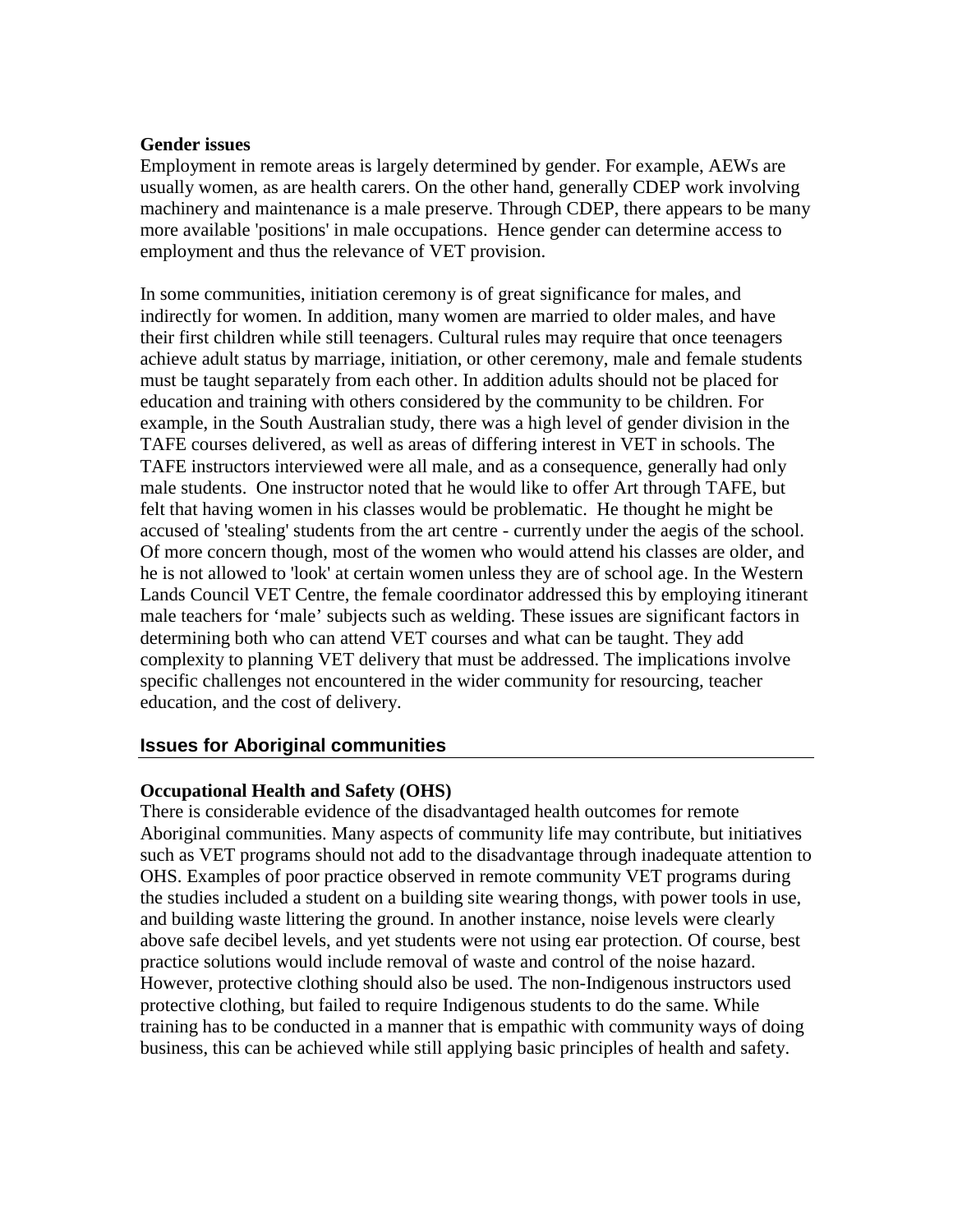#### **VET used to access CDEP**

The way communities elect to use their CDEP funds can influence the community approach to VET. Some communities are trying to change old attitudes toward CDEP in an attempt to encourage post-compulsory schooling outcomes for young people. Among some older adults, and some white advisors, CDEP is called 'sit down money'. There may be good reasons to continue this practice in certain communities, especially given the poor health of some older people. However in several communities, access to CDEP, especially for younger people, is focused on training and community roles. In a context where others in the community gain CDEP funds for 'sitting down', motivation of younger people is achieved by limiting access to CDEP by age, unless formal training or community tasks are undertaken. In addition some communities place a low limit on the total funds provided for 'sit down' among young adults, compared with the level of income that can be achieved by undertaking education, training and/or work. Practice and potential in the use of CDEP is discussed in Altman (1991).

#### **Access to VET and to employment**

Traditional communities have rules that define the relationships among its members, both within and between clans. Opportunities for employment and training can give status and authority within the community and our research indicated that such matters are often decided according to traditional law. Elco Island is one community that has tried with some success to balance Indigenous traditions with the need to provide opportunities for all members of the community to develop vocational skills. This is a composite community with several major language groups and the Community Council has allocated a separate 'industry' to each clan or group and left it to them to allocate roles and the need for training. Seventeen separate industry initiatives were identified. Some, such as the fishing industry, are resource intensive, requiring training in boats and navigation. Airport management requires the development of extensive skills. Others, such as the gardens, do not require the same level of technical skill.

Some families consider extensive absence from the community as a threat to the integrity of traditional cultures. As one elder put it, 'they come back a white man'. Thus local training is preferred. While on-the-job training is feasible in some industries, such as gardening, automotive maintenance, and building, it is less so in high skilled occupations. These require a high level of literacy and numeracy and extensive study that is not easy to undertake at a distance as mail comes only once a week, and internet links are vulnerable to disruption.

## **Employment Limitations**

In one community, we were told that Indigenous people are banned from working in the community store because of a history of clan members and elders taking goods from the store without payment. The ban is defended because the store is essential to the well being of the community. In one community however, elders have been successful in ending family 'freebies', and students can now gain work experience, including handling money and operating cash registers. A former student has also been employed in the store.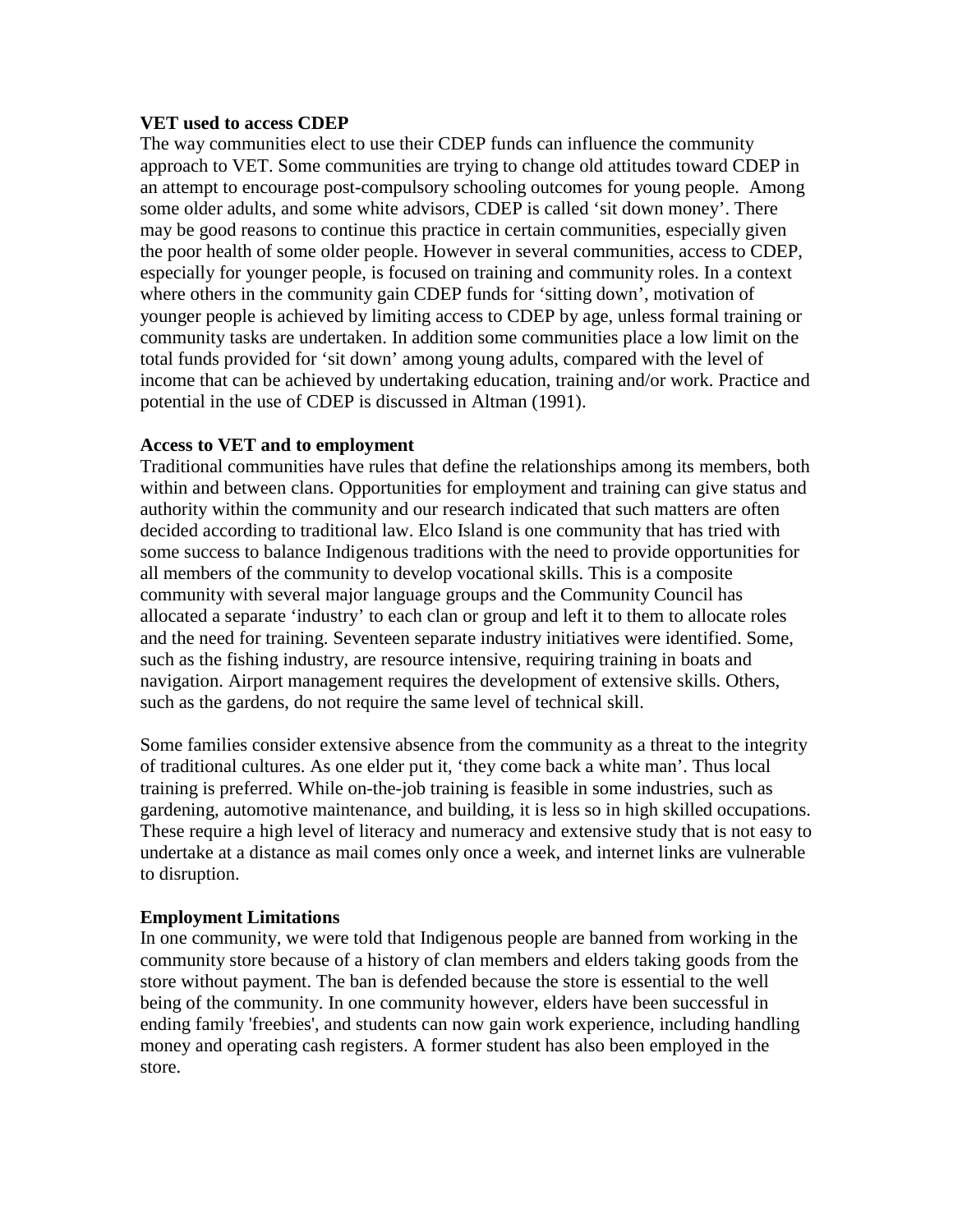## **Relevant VET Programs**

In remote regions the design of training and assessment needs to be sensitive to the context, and all that it entails. School-to work programs need to include activities that are broader than offered by accredited VET provision (Howley, 1996). Defining relevant VET requires consideration of what is important where few people earn a wage, and where home ownership is communal. Meaningful outcomes are measured in the contribution of skilled people to community welfare and life such as the ability of individuals to assume administrative and clerical roles including the administration of CDEP, and to run essential services including power and sewerage plants.

Project participants also described benefits of VET programs to social cohesion and community life that they consider important and legitimate such as being able to 'read to my kids*'*, 'learning to use machinery', and being able to 'get help when my husband is violent'.

Planning for effective VET provision in remote regions should look at what the students are involved in, how their lives interact with what they are able to do, and offer modules that fit their capabilities. Provided that a broad view of VET is taken, programs relevant to communities can be identified. One example is telephone operations. Communications technology is highly valued because of it can link community members separated by very long distances. Thus, students are motivated to learn this unit and complete it successfully. Another example is modules associated with form-filling, e.g. to help community members to learn road rules and obtain driving licenses.

Implementing programs requires consultation to devise provision that will accommodate and support the community. For instance, standard VET competency outcomes for creative arts will not necessarily meet community needs. Art and crafts are intimately connected with law, history and culture in some traditional communities and are significant activities. Art can be a profitable endeavour for the community and sometimes for individual artists. Most communities have an art centre, and the larger ones employ a person, often a white advisor, to conserve and record art, and to manage marketing and sales. In some communities, traditional elders deliver intensive training in the culture and law associated with Art. Art is also taught as a community activity, sometimes by women in the women's centre. Most art and craft courses are not TAFE accredited, but VET awards are not significant within the communities where status is determined by artistic and cultural relevance, and where continued viability is decided by sales.

VET programs suggested to us by community elders, by white advisors, and by individual participants to help young people to acquire status within their community include:

- Driving licences.
- Automotive maintenance.
- **Music making (performing arts).**
- Radio (in own language) and entertainment.
- Sports skills (especially individual prowess and coaching skills in team sports).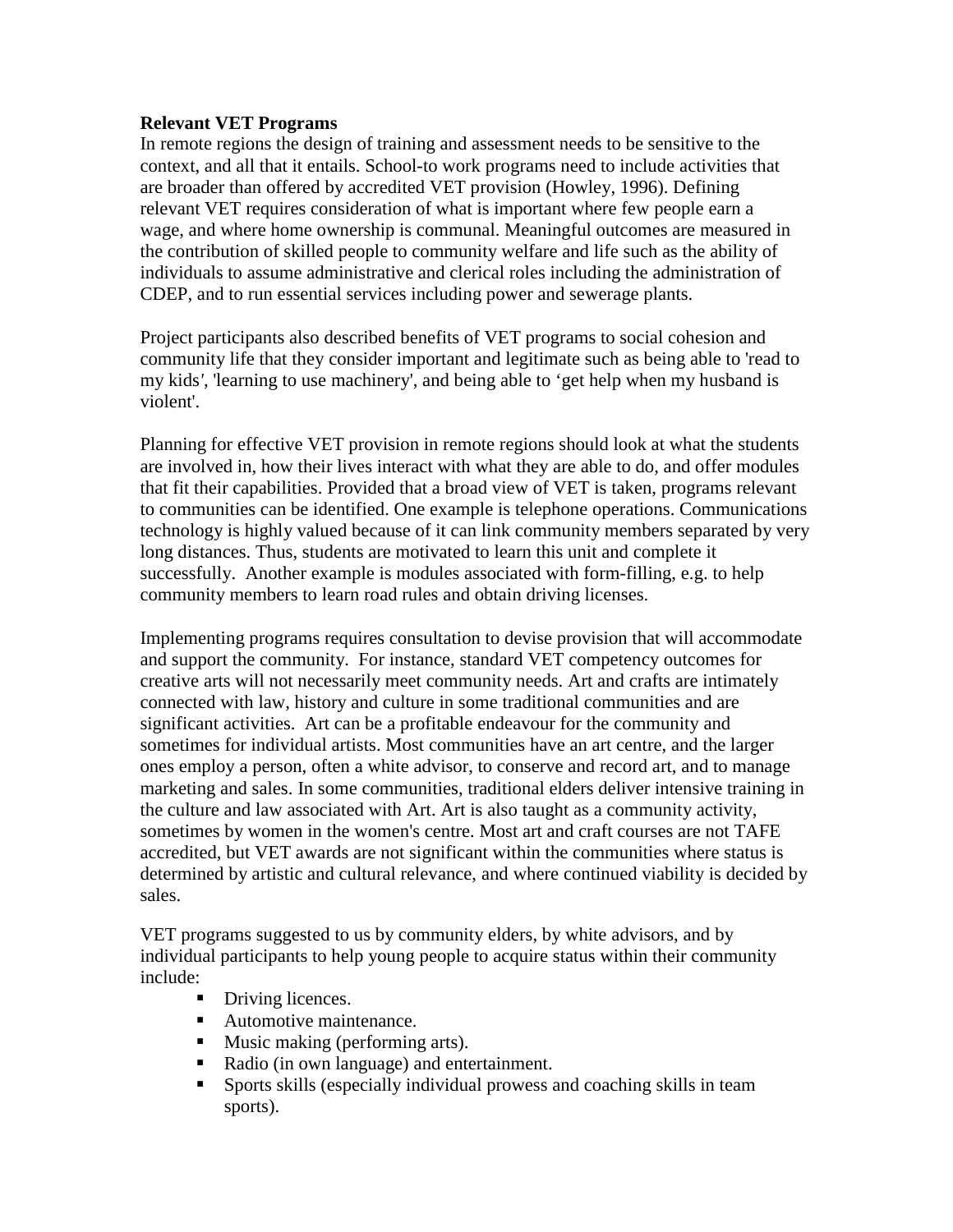- Artistic and cultural skills.
- Communication beyond the community including IT and communication tools (phones and faxes).

It is important when considering provision of training to seek community views about who can gain employment. Despite training, people may not be able to take up positions in their community because tradition may determine a right for a more senior member of a clan or group. This 'access by seniority, gender and status', is an important issues for further investigation. It is not clear whether community discussions can address and resolve the issues.

Among young adults and older workers, there is interest in such training as:

- Community services (use of tools and machinery).
	- **Community administration.**
	- Sport trainers and administrators.
	- Aboriginal education workers.
	- Nursing aides.

As many women become mothers in their teenage years, another important area is mothercraft. Some schools report an interest among older teenage girls in learning literacy skills along with childrearing techniques.

## **Whose business is VET business?**

On some traditional lands white fella teachers - TAFE and school alike - are known as 'kimbies' - something that is used, then thrown away. This reflects both the high turnover of staff and the idea that white fellas come up with bright ideas and try them out on passive Indigenous recipients.

Our research suggests that most VET initiatives for Indigenous communities result from a white fella suggestion, rather than a local request. For example, at Woorabinda in Queensland, 53 separate adult education initiatives were documented in one year (Catts et al, 2000) and the elders claimed that there was no prior consultation with the community in any of these cases.

In practice, the training agenda brings with it a 'tyranny of funding'. VET is funded on outcomes and there is a widely held view among staff working in remote regions, and others we interviewed, that because of this, many students gain a pass for a module, even when they do not meet the required standards or have the skills necessary to perform a task.

Both elders and Aboriginal education workers in schools, say that their children need more training opportunities. However, this view appears to result from the rhetoric of the wider training agenda that promotes the idea that training brings jobs. Few learners gain VET qualifications, and few of those who do are able to obtain employment - except under CDEP. This is either because employment opportunities do not exist, or because their position within the traditional hierarchy precludes them. Where employment does occur, it is often based on white fella initiatives and often entails servicing systems and structures that have been brought in and laid over established traditional systems. Both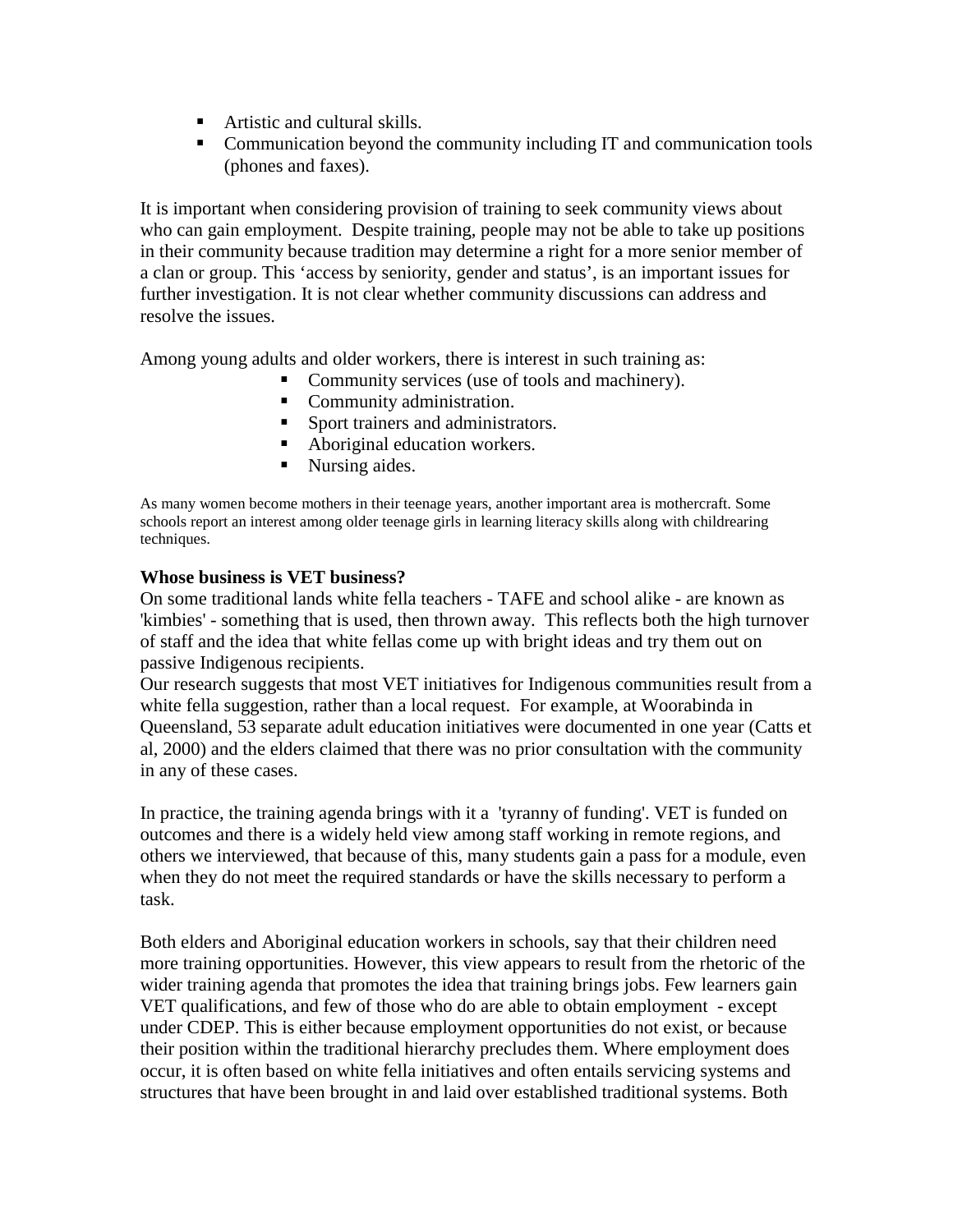CDEP personnel and teaching staff see a close interplay between the Indigenous Council office bearers who must make decisions about employment and service functions, and their other roles as everyday members of a close-knit kinship group. Such interplay is not consistent with white conceptions of selection on merit.

In remote localities, learners rarely aspire to continued 'white fella' learning. Community law and practice are more important in their lives. While remote learners have role models and community expectations, these do not reflect the National Training Agenda. Peer pressure is against further training and there is no compelling social need for learners to train to find employment. Learners name activities such as hunting and taking part in 'business' as integral to their community lives and these take precedence over employment – which is not part of their traditions. Traditional learning is seen as more relevant and more important than national VET training packages.

# **Concluding Comments**

Indigenous people have been managing their own affairs for tens of thousands of years. Before more VET programs are set up and attempts made to deliver them in remote regions, VET planners need to ask Indigenous communities what they require of VET, particularly to assist with the successful transition of young people to adult roles. If VET is about providing Indigenous people with the skills to get jobs, then the training needs to be aligned to the realities of the jobs that are, or can be made, available. It is important to acknowledge that some jobs do not or cannot exist in certain regions, at least in the present cultural context. Questions need to be asked about what sort of jobs Indigenous people want; whether these jobs are viable in that context, who will benefit, and who will pay.

Above all, a broad approach to the identification of relevant continuing education is needed. For if the rhetoric of a narrow competencies definition of VET is pursued, an inherently assimilationist policy becomes visible at the base of current delivery of VET to Indigenous communities. This, we argue, is not a pathway down which reality should proceed.

# **References**

Anangu Education Services (2000), *Anangu Education Three Year Strategic Directions and Objectives 2000 - 2002*, AES, Adelaide.

Altman J.C., (Ed) (1991) *Aboriginal Employment Equity by the year 2000*. ANU Canberra.

Boughton, Bob. (1998) *Alternative VET pathways to Indigenous development*, NCVER, Adelaide.

Edwards, Helen, (1998), *Anangu Education Services: Vocational Education Plan*, DETE, Adelaide

Catts, R., Arden, C., Hornagold, M., and Jewell, R. (2000) *ACE Provision in Remote South West and Central Queensland*, Queensland DETIR, Brisbane.

Gelade S (2002) Exploring Locality: *The impact of context on Indigenous vocational education and training aspirations and outcomes*, NCVER, Adelaide.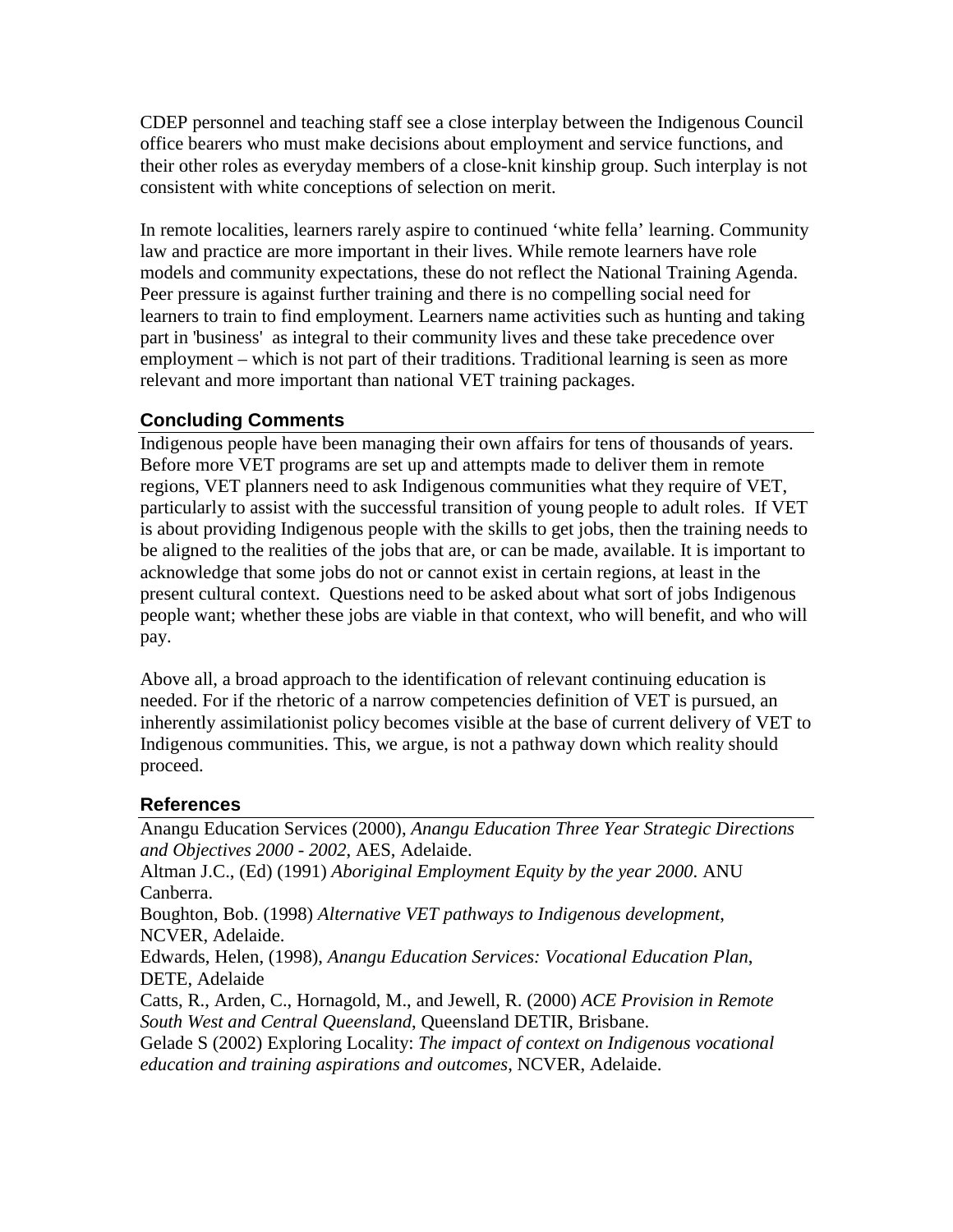Howley, C.B. (1996) *Ethics and the Proper Aims of School-to-Work for Rural Places: A Different Perspective*. Paper presented at the Cabell-Wayne Phi Delta Kappa Workshop, Sept 17 1996.

McIntyre, John; Ardler, William; Morely-Warner, Terri; Solomon, Nicky; Spindler, Laraine, (1996), *Culture matters: factors affecting the outcomes of participation in vocational education and training by Australian indigenous peoples*, University of Technology, Sydney.

McCrae, D. et al, (2000) *What Works? Explorations in improving outcomes for Indigenous students*, Commonwealth of Australia, Canberra.

Northern Territory University, (1998), *Djama and VET: Exploring Partnerships and Practices in the Delivery of Vocational Education and Training in Rural and Remote Aboriginal Communities*, NTU Press, Darwin.

Parrington G., (Ed) (1998) *Perspectives on Aboriginal and Torres Strait islander Education*. Social Science Press, Sydney.

Purnell K., Catts R., and Maher, M. (2000) *School to Work Transition - External Evaluation Report*, DETYA, Canberra.

Teasdale, J., Teasdale R., (1996), *Pathways to where? Aboriginal and Torres Strait Islander participation in vocational education and training*, NCVER, Adelaide.

 $\frac{1}{\sqrt{1-\frac{1}{2}}}\left\vert \frac{1}{2}\right\rangle$ <sup>1</sup> In South Australia, Aboriginal Education Workers (AEWs) are trained through the 'AnTEP' course run by the University of South Australia. These workers provide teachers with language, cultural and other teacher aide help during the running of classes.